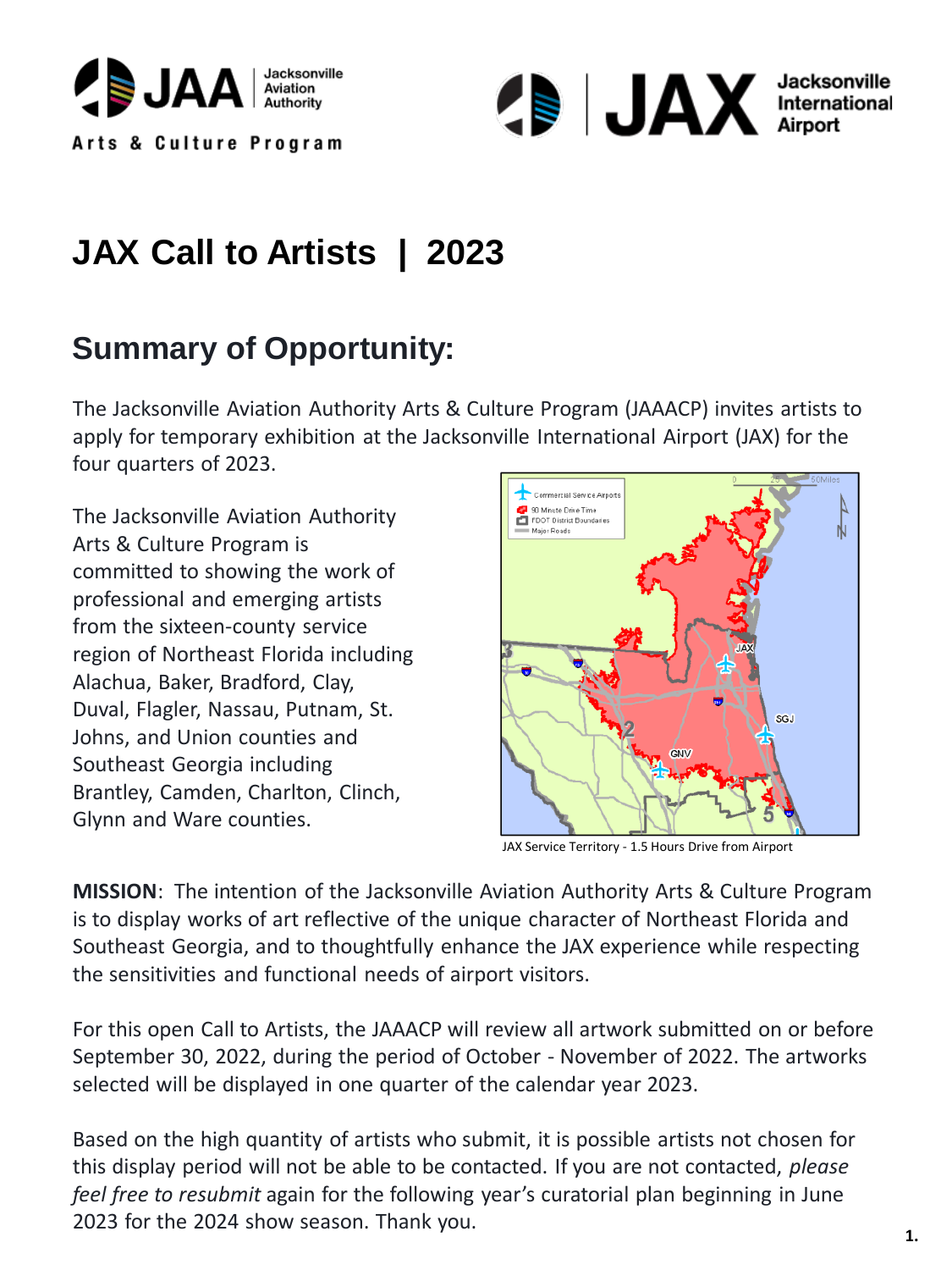



## **Fine Art Exhibitions at JAX:**

Application Deadline: Submissions accepted annually during the summer months. Each annual Call to Artists closes on September 30, of the prior show year. Reviews are conducted annually in October - November. Yearly exhibition schedules confirmed by late November.



Haskell Gallery Reception for Group Show "W.A.V.E."

quarterly with an average exhibition period of three months and may be scheduled up to one year in advance. Exhibition Period: Art exhibitions generally rotate

Eligibility: This opportunity is offered to individual artists from the service region of JAX; in Northeast Florida including Alachua, Baker, Bradford, Clay, Duval, Flagler, Nassau, Putnam, St. Johns, and Union counties and in Southeast Georgia including Brantley, Camden, Charlton, Clinch, Glynn, and Ware counties. Artists who have previously exhibited at JAX may re-apply if a new series is submitted. Preference will be given to artists who have not displayed their artwork at JAX within the previous three years.

## **Submission Requirements:**

To apply to exhibit your artwork at Jacksonville International Airport in 2023, please send the following criteria to Arts & Culture Program Manager, Jen Jones Murray, via email by September 30, 2022, to [jennifer.murray@flyjacksonville.com.](mailto:jennifer.murray@flyjacksonville.com?subject=JAX%20Call%20to%20Artist%20Submission)

- ➢ **Your name, address, county of residence, phone, email, and website/social**
- ➢ **1-2 paragraph bio**
- ➢ **1-2 paragraph artist statement**
- ➢ **10 images consisting of recent work typical of artwork to be shown**

There is no submission or review fee.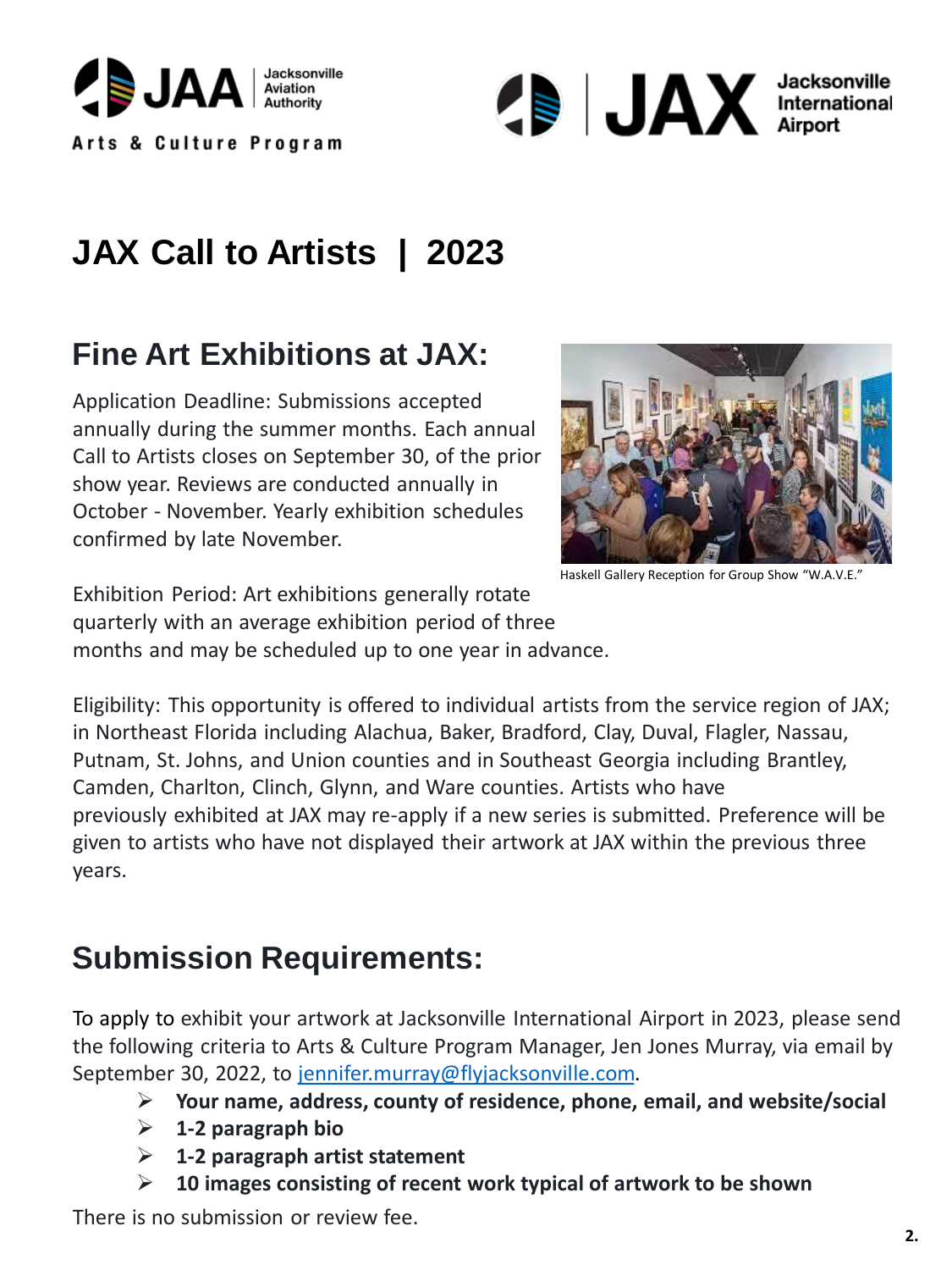



#### **Selection Process:**

The JAA Arts & Culture Program Manager collects and presents art submissions to the JAAACP. Reviews are conducted annually, and applications are evaluated by the JAAACP in their sole judgment and discretion, based on artistic merit and upholding the program's mission. Artists may be approved for solo or group exhibitions. Artists whose work is approved will be notified by the JAA Arts & Culture Program Manager. The JAAACP process is consistent for each artist submission. The JAA Arts & Culture Program Manager develops a contact sheet utilizing the artist's submitted information and JAAACP evaluates each body of work based on the criteria included in the Call to Artists and the available space within the airport for exhibition. The JAA Arts & Culture Program Manager then develops the year's curatorial plan incorporating the feedback received by the JAAACP. The JAA Arts & Culture Program Manager maintains an archive of applications for reference and possible future exhibitions.

#### **Exhibition Locations:**

#### Haskell Gallery

The Haskell Gallery is located presecurity in the central courtyard. The gallery has high ceilings and can accommodate works up to eight feet tall. The available wall space combines to measure 86' in length. The gallery also includes six (6) acrylic covered, moveable, 57" tall pedestals. Three (3) have an interior display size of 12" w x 12" d x 17" h. Three (3) have an interior display size of  $24''$  w x  $24''$  d x  $17''$  h.



Haskell Gallery Featuring Philip Bennett Walker Paintings & Toni DeWitt Pottery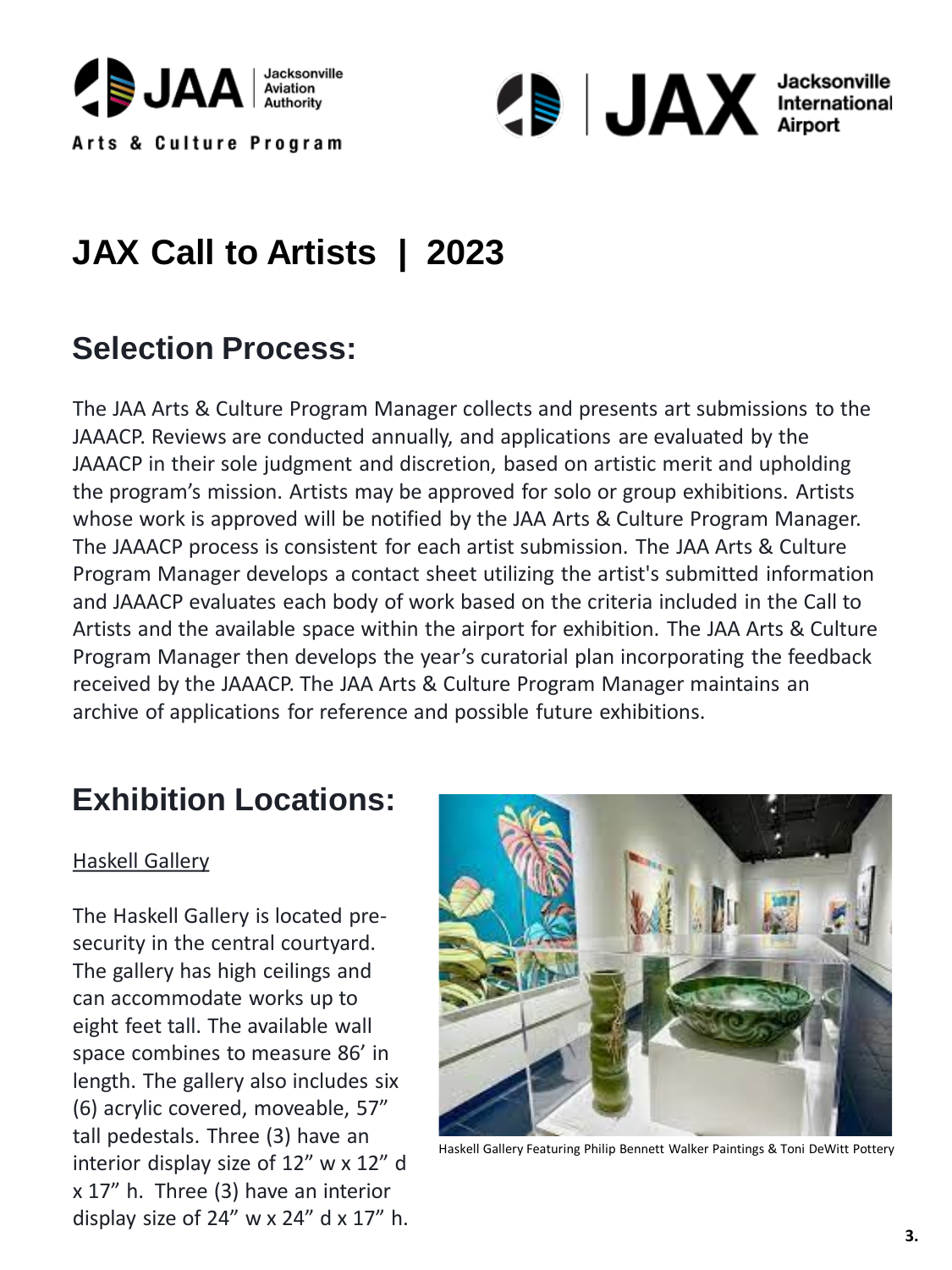



## **Exhibition Locations:**

#### Connector Bridge Cases

The Connector Bridge display cases are located pre-security, just before the central courtyard. There are four (4) cases total, all measuring 42" wide, 28" deep and 50" tall. White pedestals of various sizes are also available for interior display inside the cases.

#### Concourse Cases

The Concourse display cases are located post-security, at each end of concourses A and C. There are four (4) cases total, all measuring 50" tall, 14" deep. The two cases in Concourse A measure 80" and 90" long. The two cases in Concourse C measure 60" and 85" long.



Connector Bridge Installation Featuring Papercuts by Sheila Goloborotko



Concourse C Case Featuring Brooke Ramsey Paintings & Aisling Millar McDonald Painted Public Art Sculpture Maquettes

#### **Artwork Restrictions:**

The Jacksonville Aviation Authority Arts & Culture Program highly considers the sensitivities of the traveling public and the common stresses of air travel. Images that are sexual, political, religious, disturbing, etc. and images that could relate to terrorism, aviation accidents, death, etc. are inappropriate for an airport setting. Statements and images that could potentially offend viewers if displayed in the public setting of the airport will not be accepted.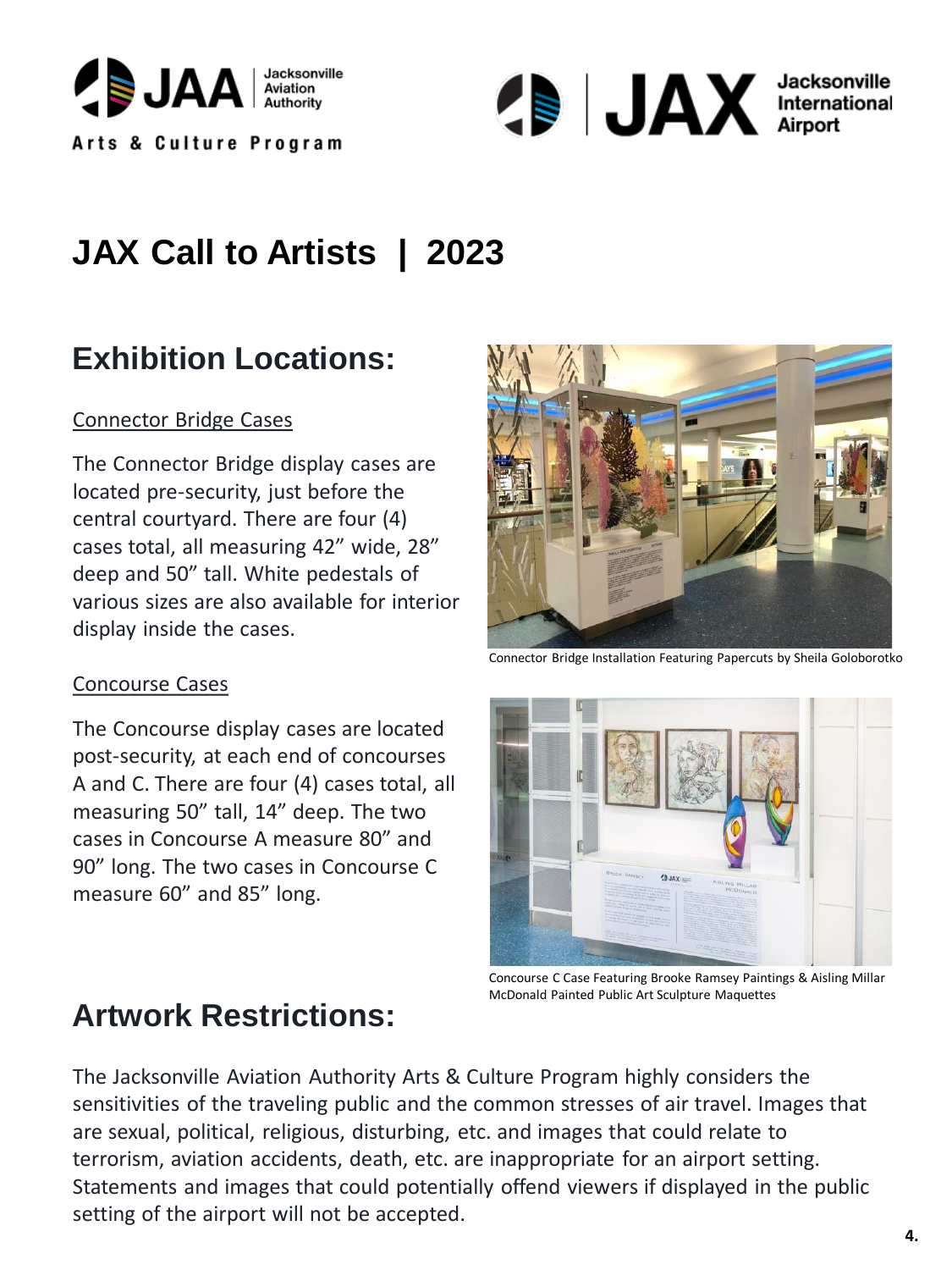



## **Exhibition Policies:**

Insurance: All art displayed at JAX is insured by the Jacksonville Aviation Authority while on site. Artwork is not covered during transportation to and from the airport. Transportation: The transportation of artwork is the artist's responsibility. We do not pack, ship, or transport artwork. All pieces must be ready to hang WITH WIRE OR D-RING HARDWARE at the time of delivery.

Installation: Artworks are handled and installed by a professional art installer, including the Arts & Culture Program Manager. Artists are invited to provide feedback in the installation process, however final decisions regarding the editing of artworks and exhibition layout lie with the Arts & Culture Program Manager.

Signage: Artist is required to submit an accurate price list in Microsoft Word. However, signage, rack cards, and pricing labels are provided by the JAA Arts & Culture Program and designed by the Arts & Culture Program Manager.

### **Sales Commission:**

100% of the funds earned from the sale of artworks are provided to the Artist in order to fully support the creative economy in the area served by JAX.



Connector Bridge Installation Featuring Gourd Sculptures by Mindy Hawkins